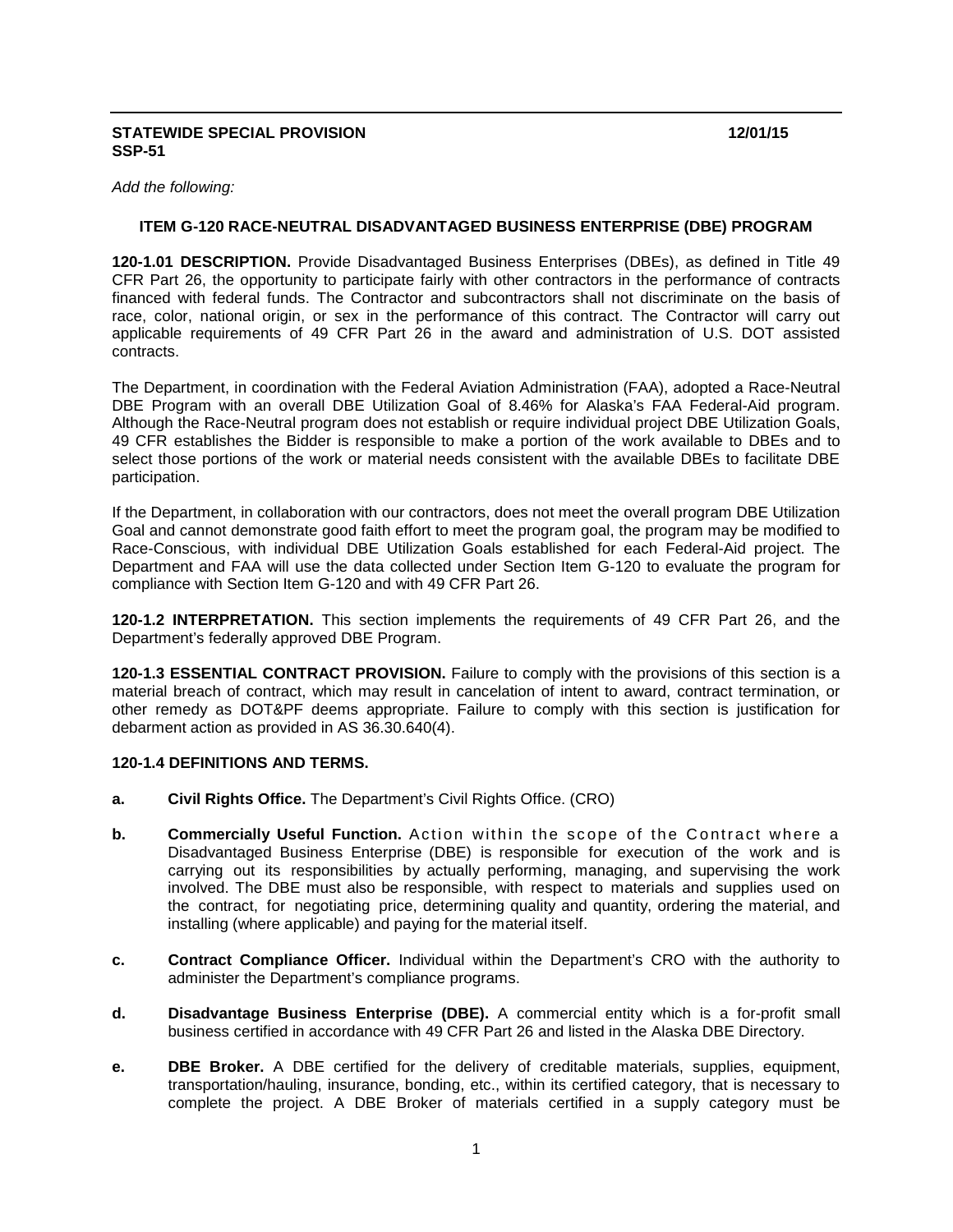responsible for scheduling the delivery of materials and ensuring that the materials meet specifications before credit will be given.

- **f. DBE Key Employee.** Employee of the DBE who is identified by the DBE owner in the DBE's certification file at the CRO.
- **g. DBE Manufacturer.** A DBE certified in a supply category that changes the shape, form, or composition of original material in some way. The DBE Manufacturer must provide that altered material to the general public or the construction industry at large on a regular basis.
- **h. DBE On-Site Representative.** On-site representatives approved by the DBE owner and the CRO to represent a DBE owner. These representatives must have technical knowledge and the ability to answer questions regarding the work being performed on a project.
- **i. DBE Regular Dealer.** A DBE certified in a supply category who operates in a manner consistent with industry practice and who:
	- (1) maintains an in-house inventory on a regular basis of the particular product provided to this project; and
	- (2) keeps an inventory in an amount appropriate for the type of work using that product; and
	- (3) offers that inventory for sale to the general public or construction industry at large (private and public sectors), not just supplied as needed on a project by project basis during the construction season, except where the product requires special or heavy equipment for delivery and the DBE possesses and operates this equipment on a regular basis throughout the construction season in order to deliver the product to the general public or construction industry at large. If the distribution equipment is rented or leased, it must be on a repetitive, seasonal basis; and may additionally fabricate (assemble large components) for use on a construction project, consistent with standard industry practice, for delivery to the project.
	- (4) A person may be a DBE Regular Dealer in bulk items such as petroleum products, steel, cement, gravel, stone, or asphalt without owning, operating, or maintaining a place of business, if the person both owns and operates distribution equipment for the products. Any supplementing of DBE Regular Dealers' own distribution equipment shall be by a long-term lease agreement and not on an ad hoc or contract-by-contract basis.
- **j. DBE Utilization Goal.** The percent of work to be performed by certified DBEs.
- **k. DBE Officer.** Individual designated in writing as a representative of the Contractor concerning DBE issues.
- **l. Good Faith Effort (GFE).** Bidder's actions, performed prior to bid opening and demonstrated through detailed and comprehensive documentation, to take all necessary and reasonable steps to achieve DBE participation. Lower case "good faith effort", refers to the Department's and all or contractors' collaborative efforts to meet the overall program DBE Utilization Goal.
- **m. Plan Holder Self-Registration List (PHSRL).** The Department's online portal that allows contractors, DBEs and non-DBEs to self-register as an interested contractor to bid.
- **n. Race-Conscious Participation.** DBE participation used to meet an individual project specific DBE Utilization Goal.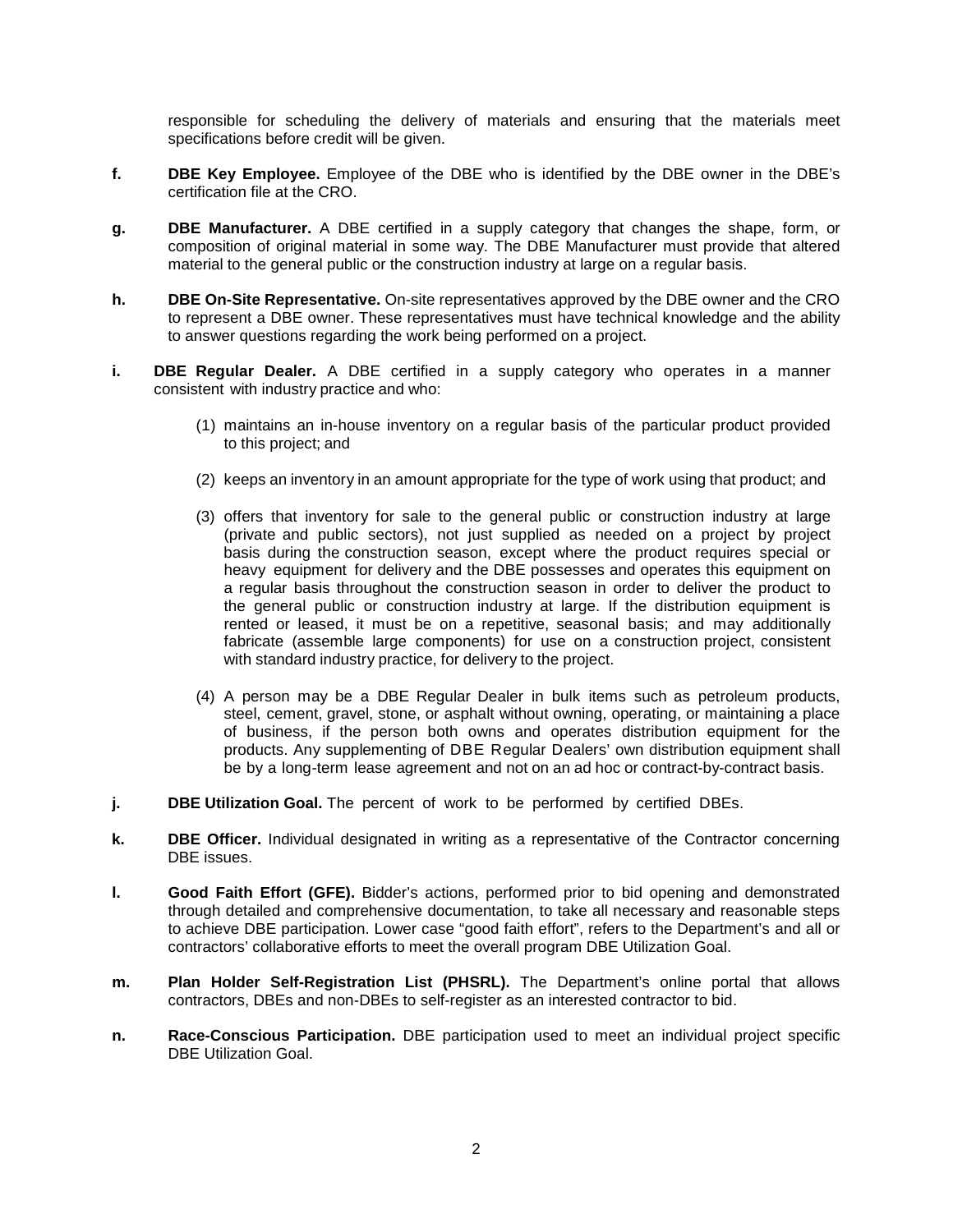**o. Race-Neutral DBE Participation.** DBE participation when no DBE Utilization Goal is specified in the Contract and DBE participation that exceeds the goal amount when an individual project specific DBE Utilization Goal is specified in the Contract.

## **120-2.1 RESERVED.**

## **120-3.1 DETERMINATION OF COMPLIANCE.**

- **a. Phase I - Bid.** All Bidders' GFEs must be completed prior to bid opening.
- **b. Phase II - Award.** The apparent low bidder shall submit evidence of DBE commitment(s) within 5 working days after receipt of written notification by the Department of the successful low bid. The apparent low bidder may not supplement its DBE efforts after opening, nor offer new or additional DBE participation after submitting the DBE Utilization Report (Form 25A-325C).
	- **(1) Written DBE Commitment.** Complete Form 25A-326 for each DBE subcontractor.
	- **(2) DBE Utilization Report.** Submit a completed DBE Utilization Report Form 25A-325C. All listed DBEs must be certified in the appropriate work categories prior to bid opening to be used to meet the DBE contract goal.
	- **(3) GFE Documentation.** Submit a completed Summary of GFE Documentation Form 25A-332A (with attachments) and Contact Report Form 25A-321A.

**120-3.2 GOOD FAITH EFFORT (GFE).** Although evaluation of GFE for sufficiency is not a condition of award, documenting GFE is required and is necessary for the Department's and FAA's determination of compliance with 49 CFR Part 26.

- **a. GFE Criteria.** If the Department does not meet the overall program DBE Utilization Goal, the Department and FAA will use the following criteria to judge whether the Department, in collaboration with our contractors, demonstrated good faith effort to meet the overall program DBE Utilization Goal.
	- **(1) Consider All Subcontractable Items.** Before bid opening, seek DBE participation by considering those portions of the work or material needs consistent with the available DBEs to facilitate DBE participation.
	- **(2) Initial DBE Notification.** Contact DBEs listed in the Department's Plan Holders Self-Registration List for the particular project being bid at least 7 calendar days prior to bid opening to solicit their interest. Log each contact with a DBE firm on a Contact Report, Form 25A-321A.

Give DBEs at least 7 calendar days to quote. The bidder may reject DBE quotes received after the deadline. Responsive DBE quotes should be accepted unless they are determined non-competitive. Consistently apply deadlines for quote submission and responsiveness determinations for DBEs and non-DBEs.

Methods of initial and follow up notification are:

- (a) By fax with a confirmation receipt of successful transmission to the DBE's fax number listed in the DBE Directory. A fax transmission without receipt of successful transmission is unsatisfactory.
- (b) By email to the DBE's email address listed in the DBE Directory, with confirmation of successful receipt. Email without confirmation of successful receipt is unsatisfactory.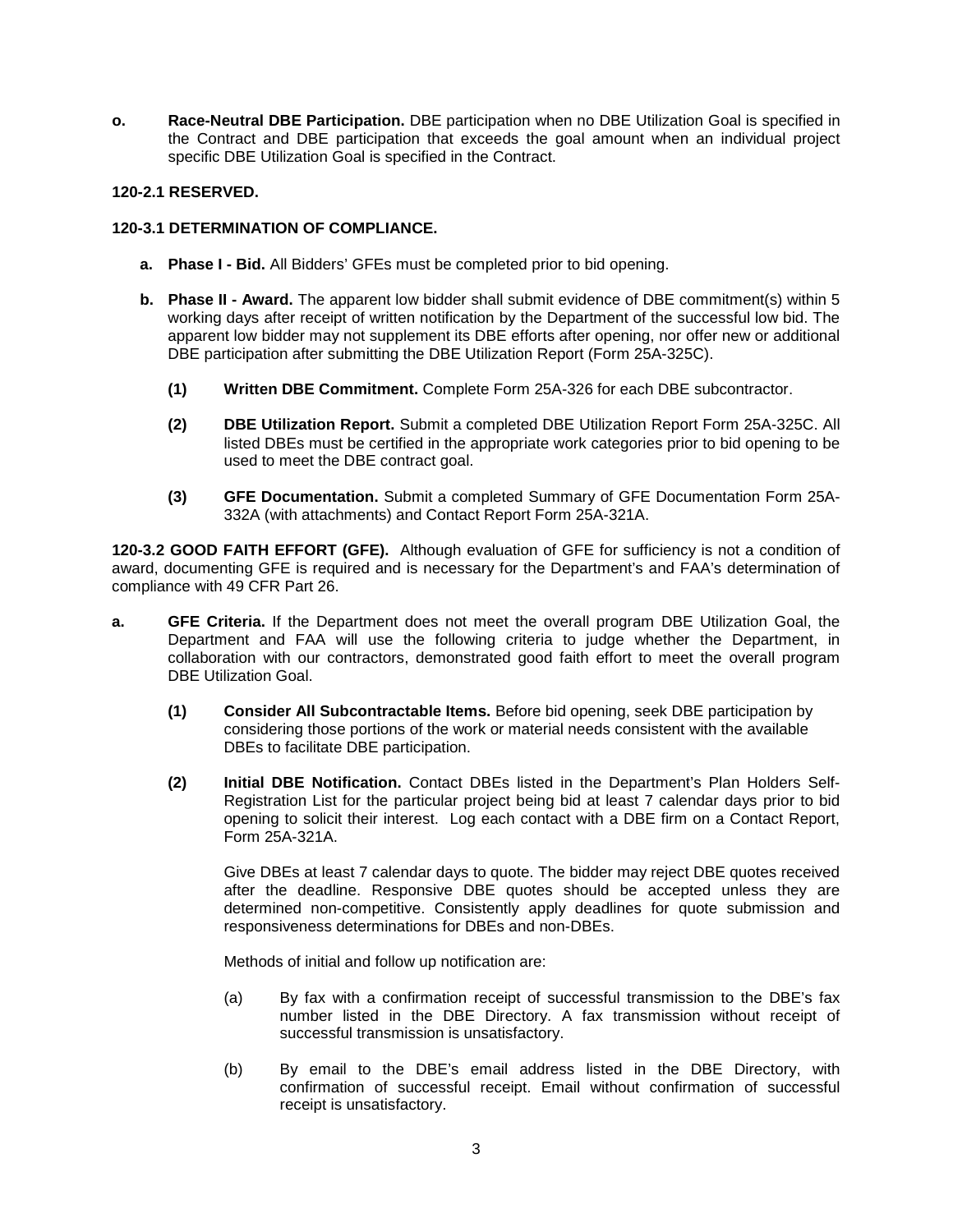- (c) By telephone solicitation made to the DBE's telephone number listed in the DBE Directory, with a record of the date and time of the telephone contact. Telephone solicitation without a record of date and time is unsatisfactory.
- (d) By publication, with the names and dates of each advertisement in which a request for DBE participation was placed. Attach copies of advertisements or proof of publication.

## **(3) Non-Acceptance of DBE Quotes.**

When a DBE quote is not accepted, the work must be performed by the non-DBE subcontractor whose quote was used to provide the basis of the determination. Include evidence in support of the determination not to use the DBE subcontractor.

## **(4) Assistance to DBEs.** Provide DBEs with:

- (a) Information about bonding or insurance required by the bidder.
- (b) Information about securing equipment, supplies, materials, or business development related assistance or services.
- (c) Adequate information about the requirements of the contract regarding the specific item of work or service sought from the DBE.
- (d) Document all efforts to provide assistance to DBEs on Federal-Aid projects.
- **(5) Follow-up DBE Notifications.** If there is no response from the initial DBE notification, contact the DBEs again to determine if they will be quoting.

Failure to submit a quote by the deadline is evidence of the DBE's lack of interest in bidding. Log follow-up contacts on the Contact Report Form 25A-321A.

**(6) GFE Evaluation.** The Department will review the GFE documentation for content but will not evaluate sufficiency. Failure to provide GFE documentation may result in cancellation of the notice of intent to award and forfeiture of the bid security according to subsection 30-03.

### **b. Reserved.**

### **120-3.3 DBE CREDITABLE AND NON CREDITABLE WORK.**

**a. DBE Creditable Work.** The Commercially Useful Function work items and creditable dollar amounts shown on the DBE Utilization Report, Form 25A-325C, shall be included in any subcontract, purchase order or service agreement with that DBE.

### **b. DBE Decertification.**

- (1) If a DBE performing a Commercially Useful Function loses its DBE certification at any time prior to execution of a subcontract, purchase order or service agreement, as the result of a determination of ineligibility pursuant to 49 CFR Part 26.87, the work of that firm will not be credited toward the DBE Utilization Goal and the Contractor must either:
	- (a) meet the contract goal by subcontracting with an eligible DBE firm or demonstrate a GFE to do so; or
	- (b) continue with the decertified DBE and find other work not already committed to DBEs in an amount that meets or exceeds the DBE Utilization Goal.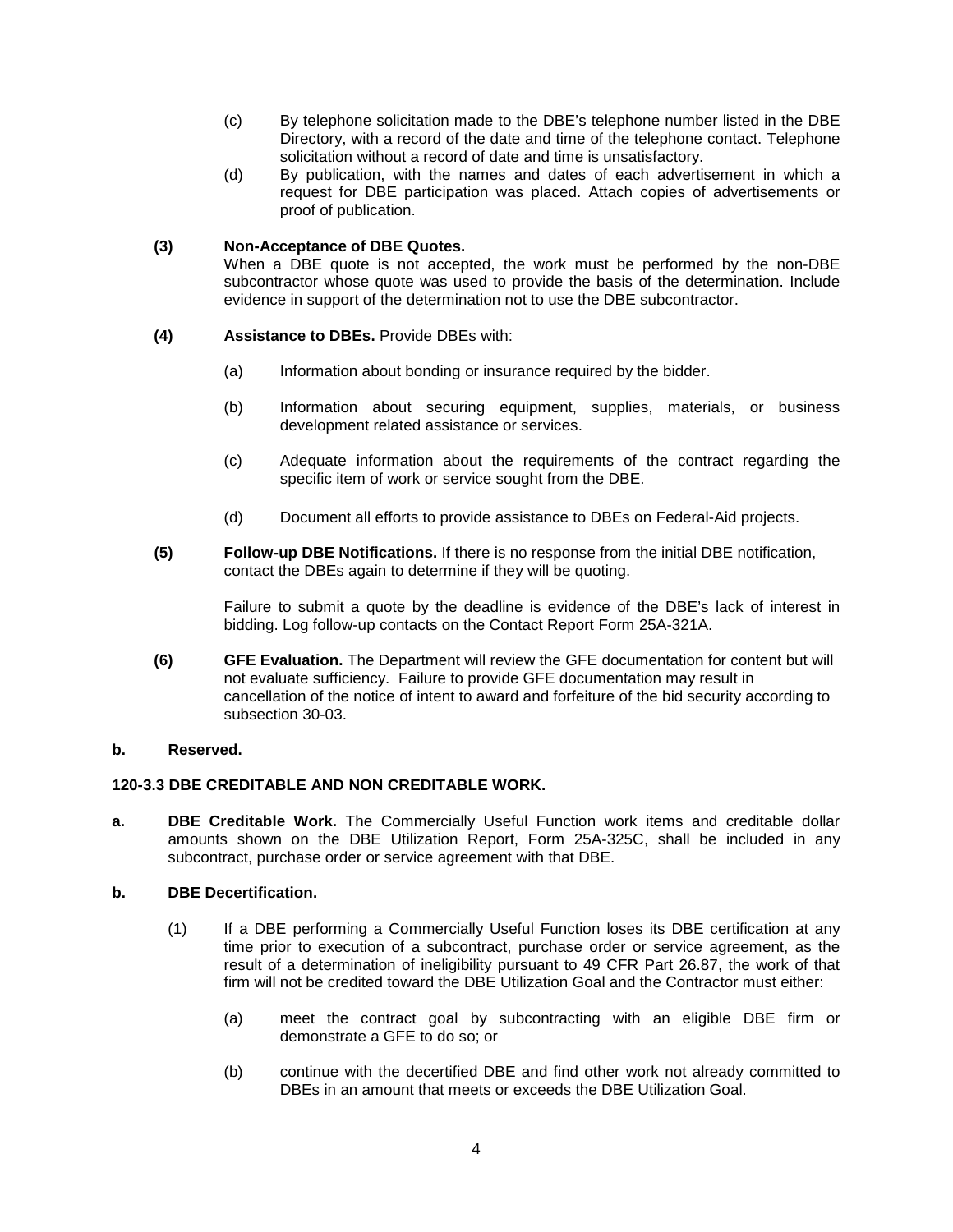- (2) If a DBE performing a Commercially Useful Function loses its DBE certification after execution of a subcontract, purchase order or service agreement, as the result of a determination of ineligibility pursuant to 49 CFR Part 26.87, the de-certified DBE may continue to perform, and the work may be credited toward the DBE Utilization Goal.
- (3) If a DBE goes out of business and cannot perform the work, the Contractor must meet the contract goal by subcontracting with an eligible DBE Firm or demonstrate a GFE to do so.

The provisions of 120-3.3(c) Termination of a DBE and 120-3.3(d) DBE Replacement or Substitution do not apply to this section.

A Contractor must notify the CRO within one business day if they become aware of any change in a DBE's circumstances that might lead to a DBE's decertification.

### **c. Termination of a DBE.**

- $(1)$  In accordance with 49 CFR 26.53(f)(1) the Contractor shall not terminate a DBE without good cause and the prior written consent of the Engineer. For purposes of this paragraph, good cause includes the following circumstances:
	- (a) DBE defaults on their obligation for any reason;
	- (b) The DBE fails or refuses to perform the work of its subcontract in a way consistent with normal industry standards. Provided, however, that good cause does not exist if the failure or refusal of the DBE to perform its work on the subcontract results from the bad faith or discriminatory action of the Contractor.
	- (c) The DBE fails or refuses to meet the Contractor's reasonable, nondiscriminatory bond requirements;
	- (d) The DBE becomes bankrupt, insolvent, or exhibits credit unworthiness;
	- (e) The DBE is ineligible to work on public works projects because of suspension and debarment proceedings pursuant 2 CFR Parts 180, 215, and 1,200 or applicable state law;
	- (f) The Engineer determines the DBE is not a responsible contractor.
	- (g) The DBE voluntarily withdraws from the project and provides a written notice of its withdrawal;
	- (h) The DBE is ineligible to receive DBE credit for the type of work required;
	- (i) A DBE owner dies or becomes disabled with the result that the DBE is unable to complete its work; or
	- (j) Other documented good cause that the Engineer determines, compels the termination of the DBE, provided that good cause does not exist if the Contractor seeks to terminate a DBE it relied upon to obtain the contract so that the Contractor can self-perform the work for which the DBE was engaged or so that the Contractor can substitute another DBE or non-DBE after contract award.
- (2) The Contractor must give written notice to the DBE of its intent to request to terminate and/or substitute, and the reason for the request. The request to terminate and/or substitute must be submitted to the Engineer.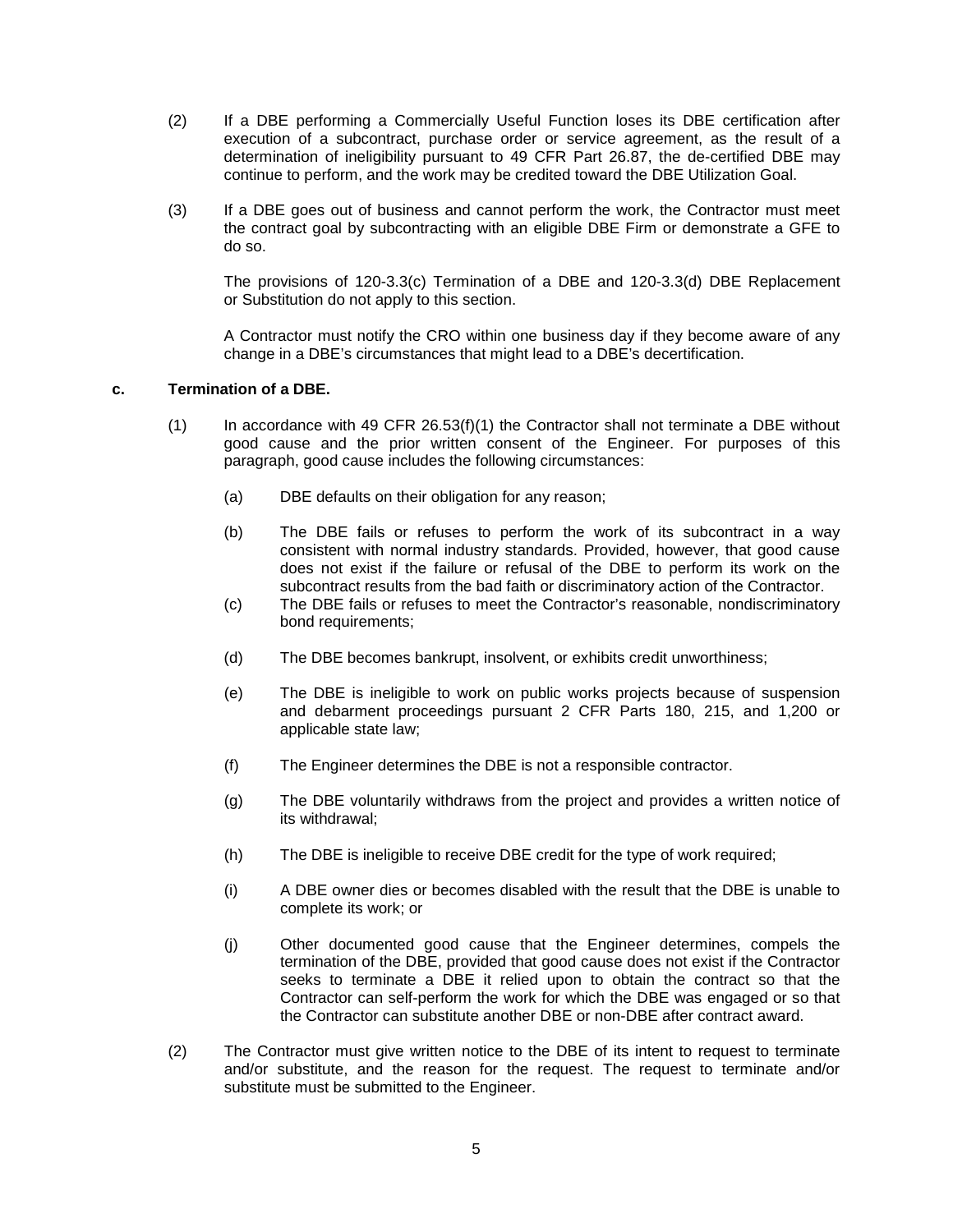(3) The Contractor must give the DBE 5 working days to respond to the written notice. Any response from the DBE must be submitted to the Engineer.

# **d. DBE Replacement or Substitution.**

- (1) The Contractor shall submit to the Engineer a written request to replace or substitute a DBE who fails or refuses to execute a written subcontract or who is terminated under 120-3.03(3).
- (2) If the Contractor cannot obtain replacement DBE participation, the DBE Utilization Goal will not be adjusted. However, the Engineer may consider the following criteria as satisfying that portion of DBE participation that cannot be replaced:
	- (a) The Contractor was not at fault or negligent and that the circumstances surrounding the replacement or substitution were beyond the control of the Contractor; and
	- (b) The Contractor is unable to find replacement DBE participation at the same level of DBE commitment and has adequately performed and documented the GFE expended in accordance with Subsection 120-3.2; or
	- (c) It is too late in the project to provide any real subcontracting opportunities for DBEs.

If the Engineer agrees that additional DBE participation is not available, the DBE may be replaced or substituted with a non-DBE or the Contractor may selfperform the work.

### **120-3.4 COMMERCIALLY USEFUL FUNCTION (CUF).**

- **a. Creditable Work.** Measuring the DBE Utilization Goal will be based upon the actual dollars paid to the DBEs for creditable CUF work on this project. This is determined by the Engineer in accordance with this section. CUFs are limited to:
	- (1) Prime Contractors;
	- (2) Subcontractors;
	- (3) Manufacturers;
	- (4) Regular Dealers;
	- (5) Brokers; or
	- (6) Joint Ventures
- **b. Determination of CUF.** In order for the CUF work of the DBE to be credited toward the goal, the Contractor will ensure that the DBE is certified in the appropriate category at the time of the submittal of the subcontract, or the issuance of a purchase order or service agreement. Subcontracts, purchase orders and service agreements shall be consistent with the written DBE commitment.
	- (1) The CUF performed by a DBE certified in a supply category will be evaluated by the Engineer to determine whether the DBE performed as either a broker, regular dealer, or manufacturer of the product provided to this project.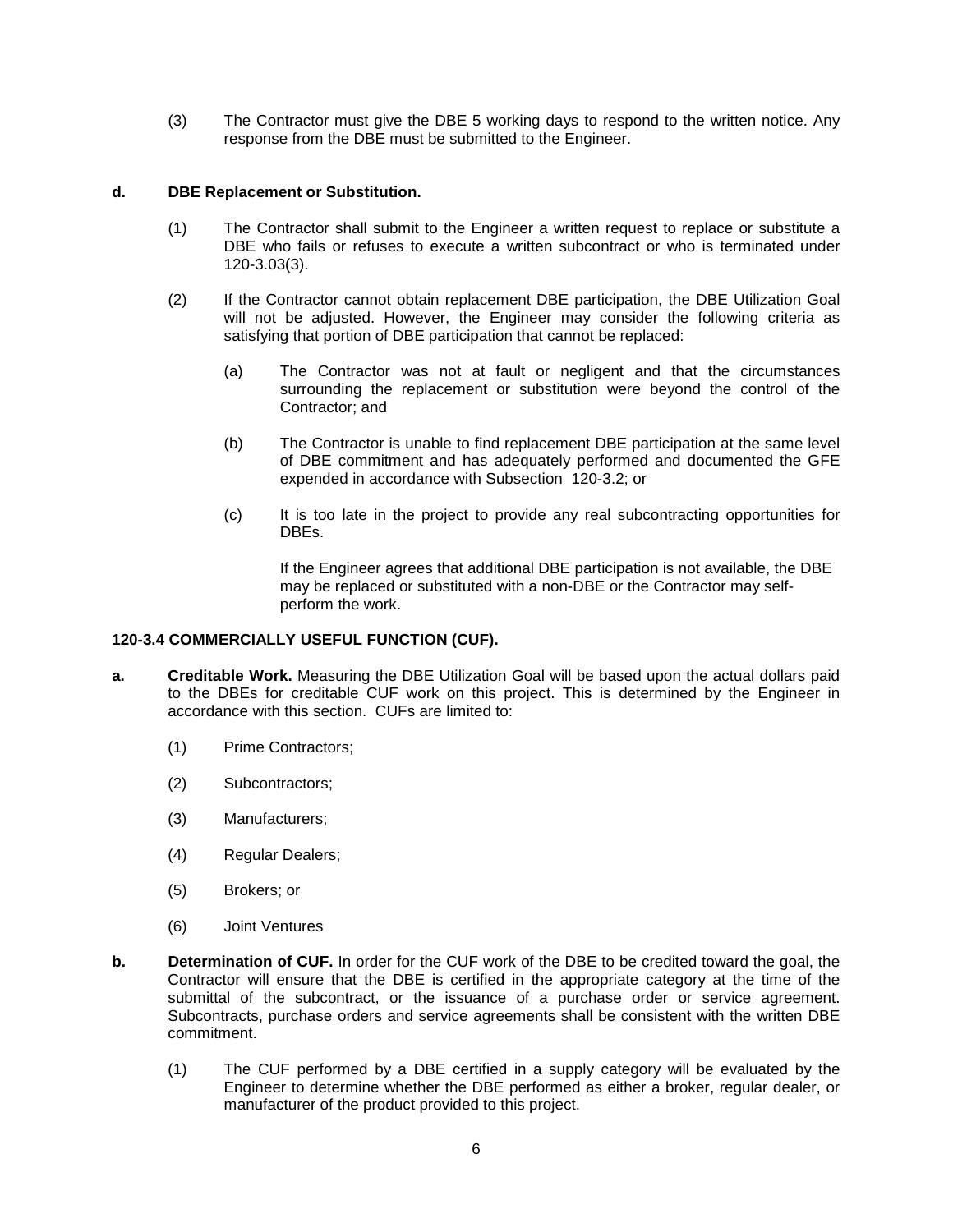- (2) The following factors will be used in determining whether a DBE trucking company is performing a CUF:
	- (a) The DBE must be responsible for the management and supervision of the entire trucking operation for which it is performing on a particular contract, and there cannot be a contrived arrangement for the purpose of meeting DBE goals.
	- (b) The DBE must itself own and operate at least one fully licensed, insured, and operational truck used on the contract.
	- (c) The DBE receives credit for the total value of the transportation services it provides on the contract using trucks it owns, insures, and operates using drivers it employs.
- (3) The Contractor will receive credit for the CUF performed by DBEs as provided in this Section. Contractors are encouraged to contact the Engineer in advance of the execution of the DBE's work or provision of goods or services regarding CUF and potential DBE credit.
- (4) The DBE may perform work in categories for which it is not certified, but only work performed in the DBE's certified category meeting the CUF criteria may be credited toward the DBE Utilization Goal.
- (5) DBE work shall conform to the following requirements to be a CUF:
	- (a) It will be necessary and useful work required for the execution of the Contract.
	- (b) The scope of work will be distinct and identifiable with specific contract items of work, bonding, or insurance requirement.
	- (c) It will be performed, controlled, managed, and supervised by employees normally employed by and under the control of the certified DBE. The work will be performed with the DBE's own equipment. Either the DBE owner or DBE On-Site Representative will be at the work site and responsible for the work. Leased equipment may also be used provided the DBE has exclusive use of the equipment and it is operated by a driver the DBE employs. In remote locations or rare situations, a DBE may use equipment and/or personnel from the Contractor or its affiliates. Should this situation arise, a prior arrangement must be in place. The duration of the arrangement must be short term and prior written approval from the Engineer must be obtained.
	- (d) The manner in which the work is sublet or performed will conform to standard industry practice within Alaska, as determined by the Department. The work or provision of goods or services will have a market outside of the DBE program (and must also be performed by non-DBE firms within the Alaskan construction industry). Otherwise, the work or service will be deemed an unnecessary step in the contracting or purchasing process and no DBE credit will be allowed.

There will be no DBE credit for lower-tier non-DBE subcontract work.

(e) The cost of the goods and services will be reasonable and competitive with the cost of goods and services outside the DBE program within Alaska. Materials or supplies needed as a regular course of the Contractor's operations such as fuel, maintenance, office facilities, portable bathrooms, etc. are not creditable.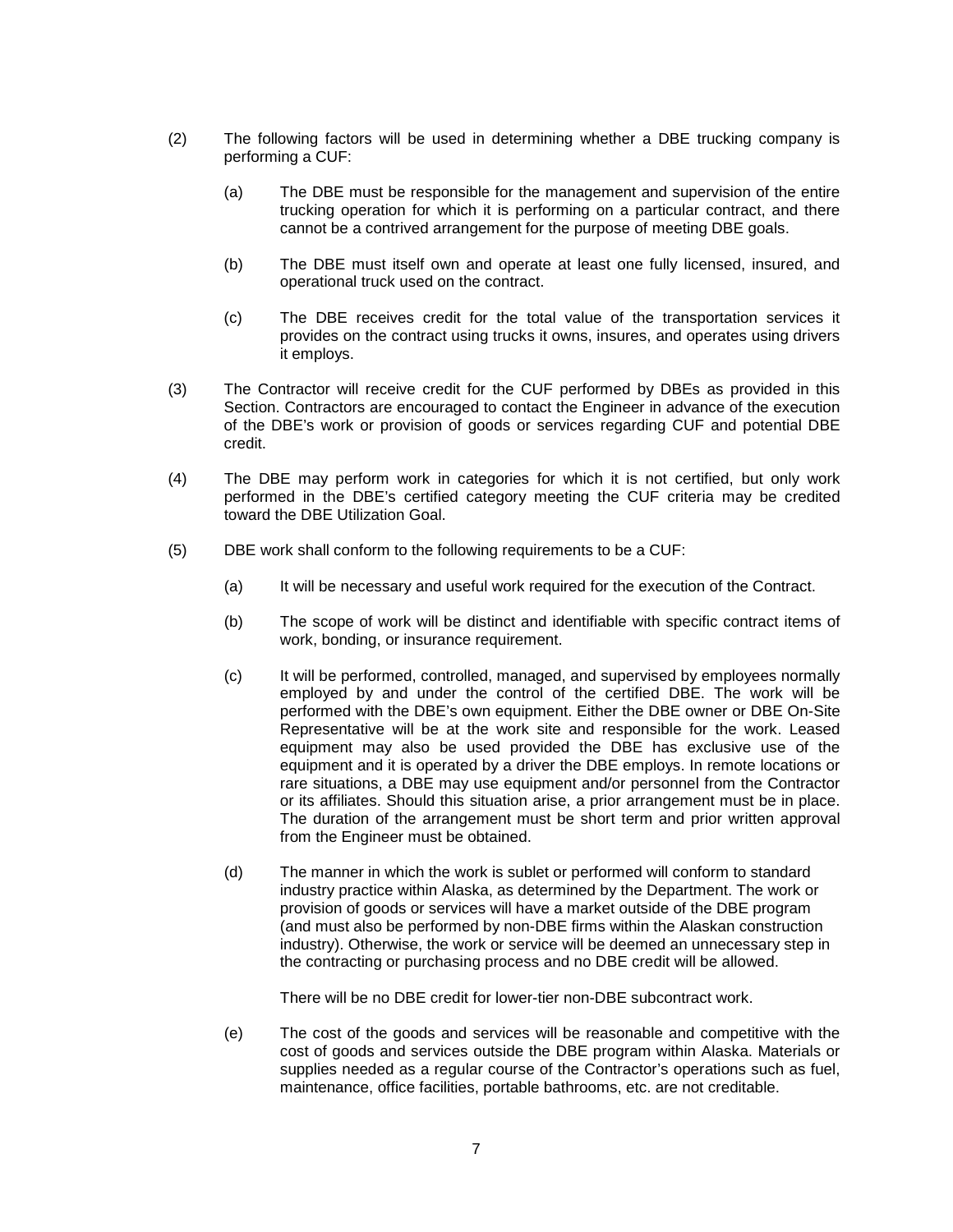The cost of materials actually incorporated into the project by a DBE subcontractor is creditable toward the DBE goal only if the DBE is responsible for ordering and scheduling their delivery and fully responsible for ensuring that they meet specifications. The cost of materials purchased from the contractor or its affiliates is not creditable.

- (f) Subcontract work, with the exception of truck hauling, shall be sublet by the same unit of measure as is contained in the Bid Schedule unless approved in advance by the Engineer.
- (g) The DBE will control all business administration, accounting, billing and payment transactions. The Contractor cannot perform these functions for the DBE.

In accordance with AS 36.30.420(b), the Engineer may inspect the offices of the DBE and audit their records to assure compliance.

**(c) Rebuttal of a Finding of No CUF.** Consistent with the provisions of 49 CFR Part 26.55(c)(4)&(5), before the Engineer makes a final finding that no CUF has been performed by a DBE, the Engineer will coordinate transmittal of the presumptive finding to the Contractor, who will in-turn, notify the DBE. The Contractor will provide the DBE the opportunity to provide rebuttal information. The Contractor shall present the information to the Engineer.

The Engineer will make a final determination on whether the DBE is performing a CUF. Under no circumstances will the Contractor take any action with respect to the DBE until the final determination is made. The Engineer's decisions on CUF matters are subject to review by the Department, but are not administratively appealable to the U.S. DOT.

**(d) Monthly Required Reporting.** On a monthly basis, the Contractor shall submit the Monthly Summary of DBE Participation, Form 25A-336, to the Engineer. Reports are due by the 15<sup>th</sup> of the following month. Also attach copies of canceled checks or bank statements that identify payer, payee, and amount of transfer to verify payment information shown on the form.

**120-4.1 DETERMINING DBE CREDIT.** The Contractor is entitled to count toward the DBE Utilization Goal, monies actually paid to certified DBEs for CUF work performed by the DBE as determined by the Engineer. The Contractor will receive credit toward the DBE Utilization Goal, as follows:

- a. Credit for the Commercially Useful Function of a DBE prime contractor is 100 percent of the monies actually paid to the DBE under the contract for creditable work and materials in accordance with 49 CFR Part 26.55.
- b. Credit for the CUF of a subcontractor is 100 percent of the monies actually paid to the DBE under the subcontract for creditable work and materials.
- c. Credit for the CUF of a subcontractor performing hauling/transportation is 100 percent of the monies actually paid to the DBE under the subcontract for creditable work for those firms certified in the 100 percent category. Credit for the CUF of a subcontractor performing hauling/transportation is 5 percent of the monies actually paid to the DBE under the subcontract for creditable work for those firms certified in the 5 percent credit category.
- d. Credit for the CUF of a manufacturer is 100 percent of the monies paid to the DBE for the creditable materials manufactured.
- e. Credit for the CUF of a regular dealer of a creditable material, product, or supply is 60 percent of its value. The value is the actual cost paid to the DBE not to exceed the bid price for such item.